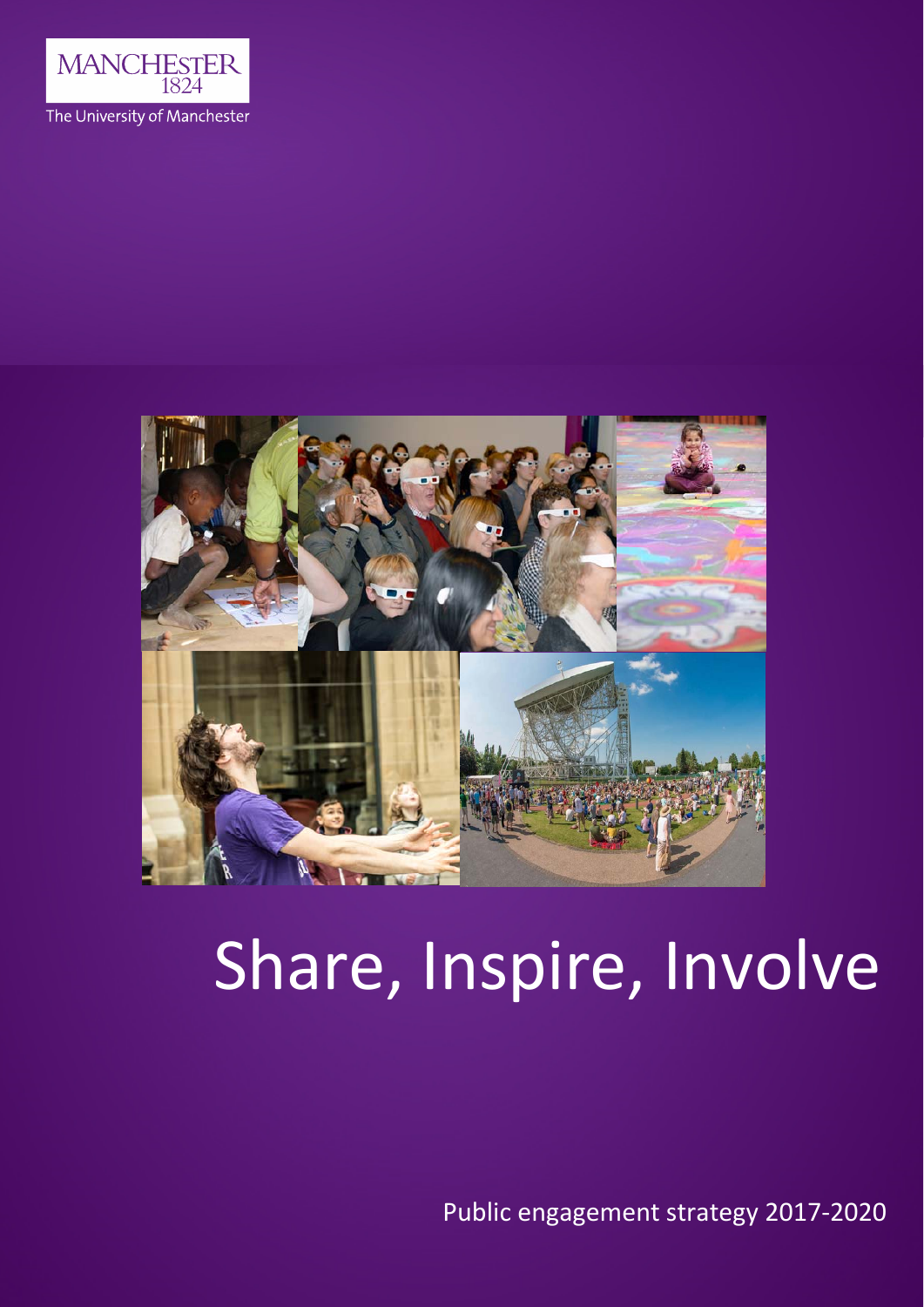# **Contents**

#### **1. What is 'public engagement'?**

- 1.1 What does 'public engagement' mean to the University?
- 1.2 The 'public'
- 1.3 Breadth of engagement
- 1.4 Activities and resources

#### **2. Current structures and activities**

2.1 Structures and governance

#### **3. Vision and principles**

- 3.1 Our vision
- 3.2 Our principles and values

#### **4. Priorities**

- 4.1 Priority 1: Achieving high quality
- 4.2 Priority 2: Creating a more supportive environment
- 4.3 Priority 3: Improving co-ordination
- 4.4 Priority 4: Diversifying audiences
- 4.5 Priority 5: Evidencing impact

#### **5. Actions and measure of success**

5.1 Actions and measures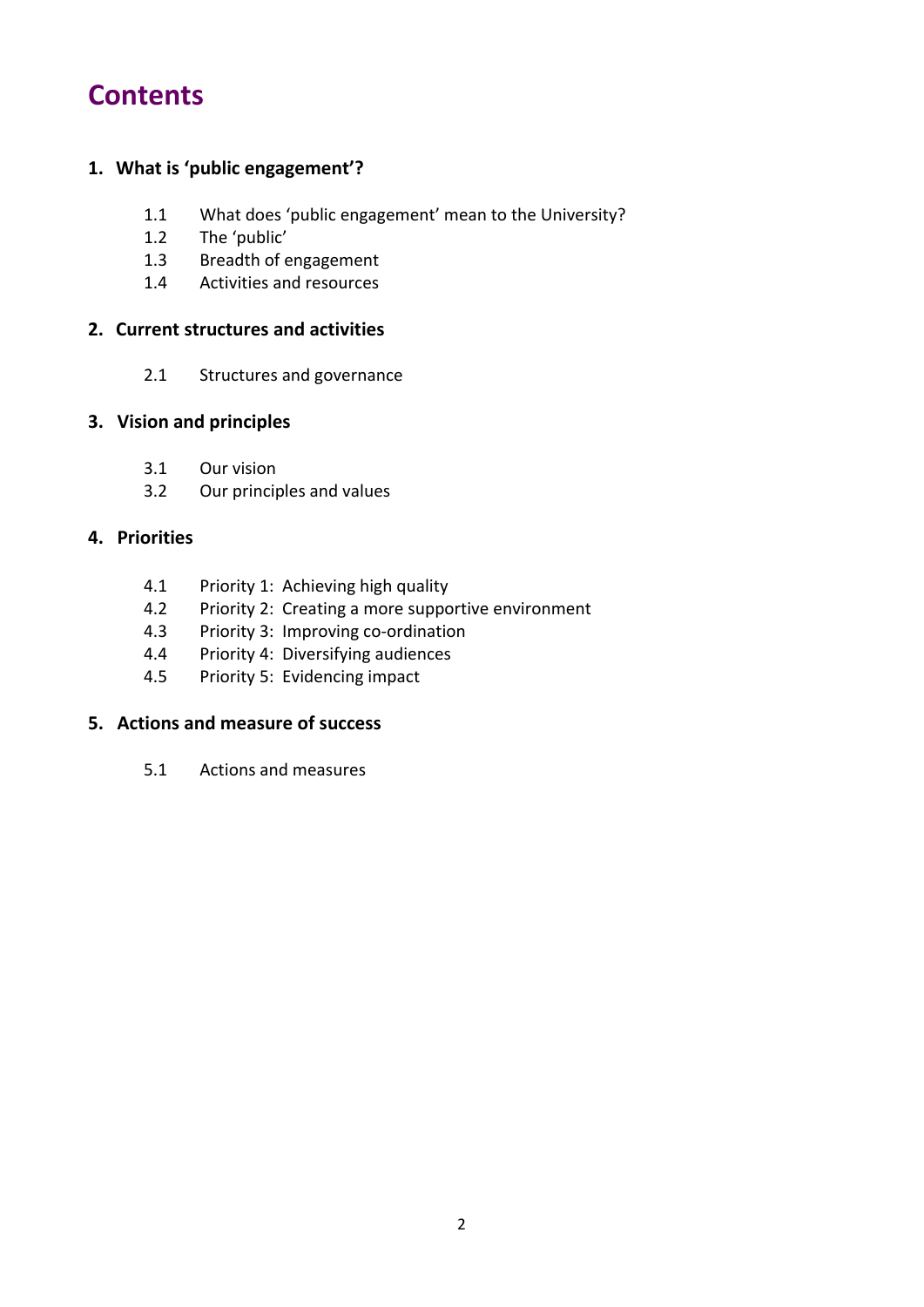# **1. What is 'public engagement'?**

*"Public engagement describes the myriad of ways in which the activity and benefits of higher education and research can be shared with the public. Engagement is by definition a two‐ way process, involving interaction and listening, with the goal of generating mutual benefit."* National Co‐ordinating Centre for Public Engagement (NCCPE)

# **1.1 What does 'public engagement' mean to the University?**

To us 'public engagement' means the many ways we connect, share and involve the public with our work locally, nationally and internationally. Public engagement encompasses all disciplines and is mutually beneficial to staff, students and the public, so enabling the sharing of knowledge and expertise to solve problems; to inspire researchers and students of the future; to stimulate new areas of research; and to have an impact on society. Within the clinical disciplines this is commonly referred to as patient and public involvement<sup>1</sup>.

As an engaged university, we are guided by the three purposes described by the NCCPE<sup>2</sup>:



**Informing**: inspiring, informing and educating the public, and making the work of higher education more accessible, for example public lectures, media and social media work, writing for the non‐ specialist, being the 'expert' at governmental committees, running activities at major festivals or working with young people, using our expertise to inform public policy and debate at a local, regional, national and international level.

<sup>1</sup> Involve http://www.invo.org.uk/find‐out‐more/what‐is‐public‐involvement‐in‐research‐2/

<sup>&</sup>lt;sup>2</sup> NCCPE's categories - https://www.publicengagement.ac.uk/plan-it/why-engage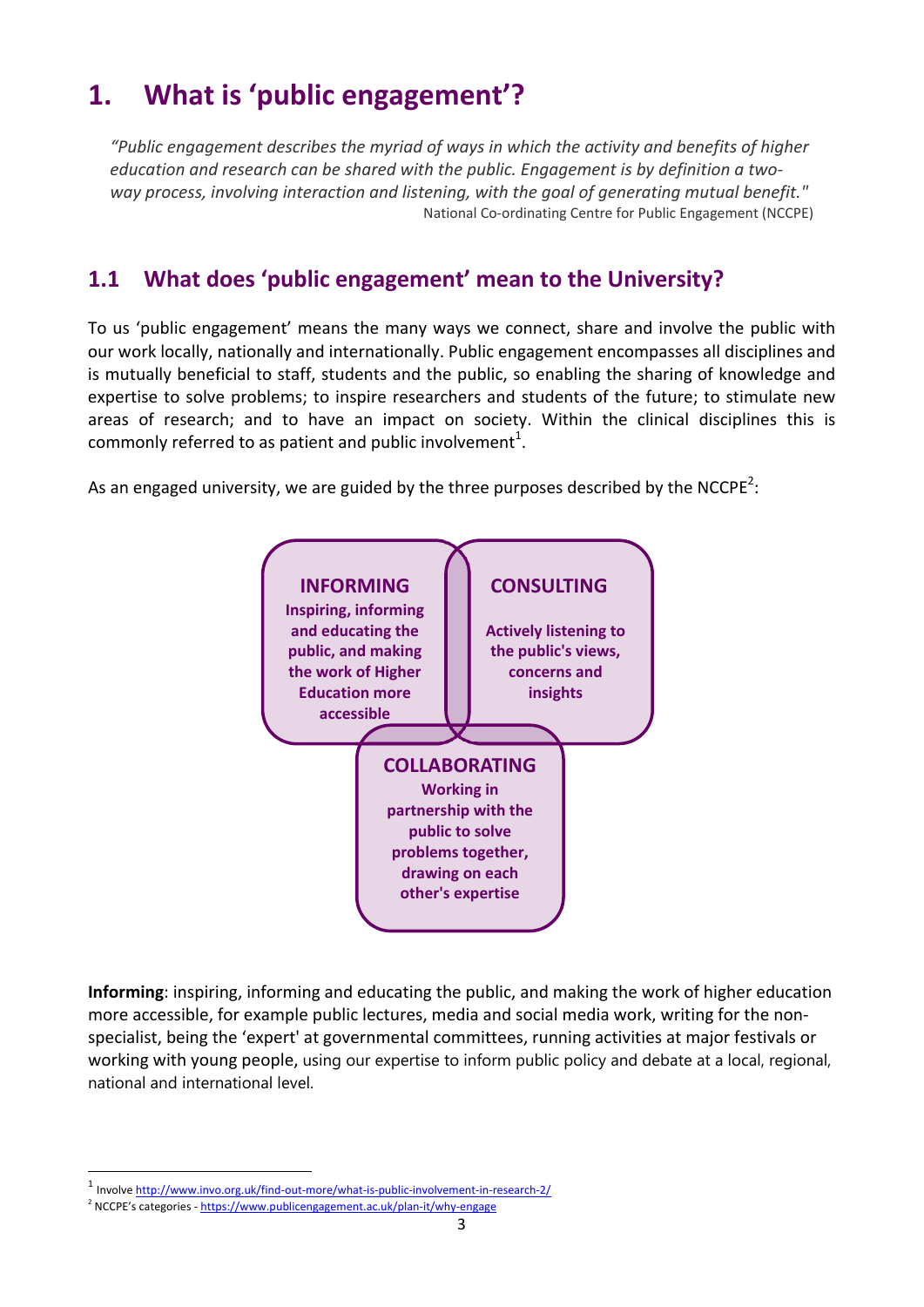**Consulting**: actively listening to the public's views, concerns and insights, for example employing user involvement in research, using online consultation, holding focus groups, or running seminars and debates that involve the public.

**Collaborating**: working in partnership with the public to solve problems together, drawing on each other's expertise to generate ideas to meet identified needs, for example co‐ production of research or community involvement in delivery of teaching courses.

# **1.2 The 'public'**

Whilst there is a high degree of overlap between categories, 'our own' communities are typically thought of as staff, students and alumni. The public is therefore everyone else, including funders, businesses, patients, policymakers, the voluntary and private sectors, schools and colleges, or people, families and organisations in various communities. To engage effectively it is important to identify, prioritise and target specific stakeholder and groups, whether that's based on their identity, where they live or work, or their specific needs and interests.

## **1.3 Breadth of engagement**

Public engagement covers a wide breadth of activities and contributions including patient involvement, applied student work, outreach and policy engagement, for example:

- sharing our spaces and equipment, research and our knowledge with the public
- involving the public and stakeholders in driving/developing our research and teaching
- widening participation and recruitment
- inspiring future generations
- **•** stimulating awareness, discussion and debate
- contributing to RCUK's pathways to impact<sup>3</sup> in grant funding and REF impact case studies<sup>4</sup>
- driving inter-disciplinary collaboration
- co-research involving stakeholders in shaping and/or undertaking research.
- applying student work to address public needs as part of student assessed or accredited learning or volunteering.

Engagement can range from more information‐giving activities to activities that are public‐led, and everything in between.

 <sup>3</sup>http://www.rcuk.ac.uk/innovation/impacts/

<sup>4</sup> http://www.ref.ac.uk/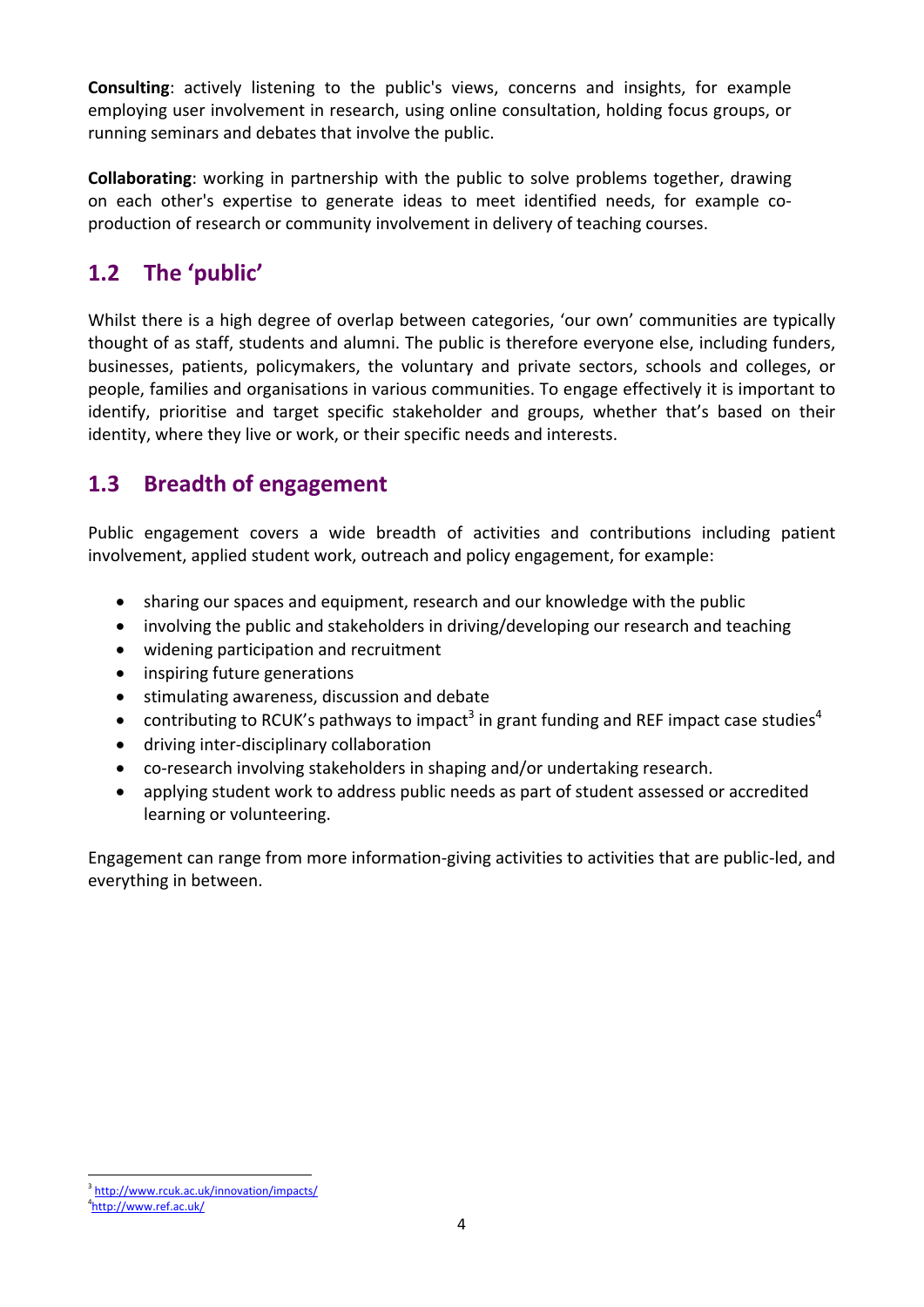

*Source: Edinburgh Beltane*

## **1.4 Activities and resources**

The University has appointed an Academic Lead for Public Engagement with Research. This part‐ time post aims to provide academic leadership, direction and focus to the University's activities in public engagement by championing this work internally and externally, advising on opportunities to further develop the University's work and overseeing the development and implementation of an institutional framework for public engagement to support staff and promote excellence.

Public engagement across the University is also supported and recognised by various resources, networks and events, which include:

- 1. **Our Public and Cultural Institutions**<sup>5</sup> : the Manchester Museum, The Whitworth, John Rylands Library, Jodrell Bank Discovery Centre, Students' Union venues, Martin Harris Centre for Music and Drama and the Ahmed Iqbal Ullah Race Relations Resource Centre.
- 2. Policy@Manchester<sup>6</sup>: an initiative to showcase the contribution of academics from The University of Manchester to public policy development in the UK.
- 3. **Centre for Engagement and Involvement**<sup>7</sup> : provides a one‐stop shop for information, advice, networking and opportunities across the Faculty of Biology, Medicine and Health.
- 4. **Engagement@Manchester**: a network of practicing 'engagers' who provide support and resources, for example a dedicated web site $^8$ , a public engagement listserv,

<sup>6</sup> Policy@Manchester ‐ http://www.policy.manchester.ac.uk/

 <sup>5</sup> Cultural attractions ‐ http://www.manchester.ac.uk/discover/visitor‐attractions/ and www.racearchive@manchester.ac.uk

<sup>7</sup> Centre for Engagement and Involvement - http://www.mhs.manchester.ac.uk/about/collaborate/engaging-our-communities/centre-forengagement-and-involvement/

<sup>8</sup> Engagement@Manchester - http://www.engagement.manchester.ac.uk/index.html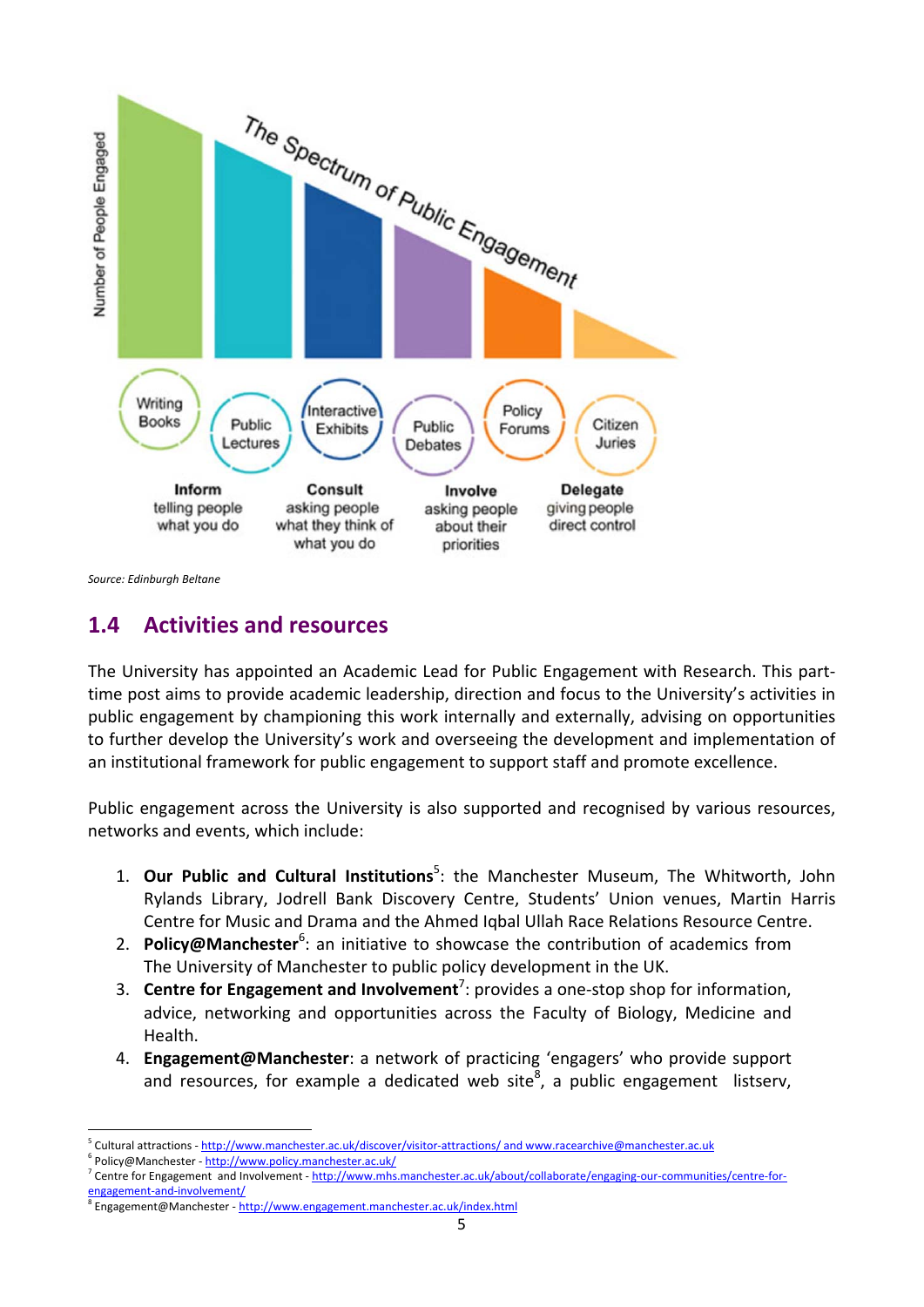share and learn lunchtime events and cross‐faculty activities for key events such as Manchester Histories and Manchester Science Festival.

- 5. **Widening Participation**: based in the Directorate for the Student Experience, the widening participation team oversee a range of initiatives engaging young people, teachers, parents and advisers<sup>9</sup>. For example, the School-University Partnership Initiative (SUPI)<sup>10</sup>; the Teachers and Advisers Forum; and the Widening Participation Fellows.
- 6. **Engagement via online and digital platforms:** UoM's digital channels allow us to reach out to a myriad of audiences. Blogs such as Policy@manchester and citizen science projects
- 7. **Engagement support roles in faculties, institutes and research groups**: some research grants fund full and part roles to support engagement within specific research areas.
- 8. **Making a Difference Awards – Outstanding Public Engagement Initiative**: this university‐ wide award recognises outstanding initiatives by staff and students who engage with the public and make a difference.
- 9. **Student engagement**: through volunteering, learning and applying learning in the community (for example through off campus engagement or specifically designed project work) and our Ethical Grand Challenges Programme particularly JustFest Presents<sup>11</sup>
- 10. **Knowledge Exchange & Impact Team and Business Engagement Team**.

# **2. Current structures and activities**

*"At Manchester our core goal of social responsibility ensures we are fully committed to encouraging, supporting and rewarding public engagement."* Professor Dame Nancy Rothwell, President and Vice‐Chancellor

The University of Manchester has been a 'Beacon for Public Engagement' – an initiative funded by the Higher Education Funding Councils, Research Councils UK and the Wellcome Trust between 2008 and 2012. The aim of the initiative was to inspire culture change in how universities engaged with the public. The project provided a foundation for recognising, supporting and initiating public engagement across the University. Since the cessation of funding the UK's and the University's commitment to public engagement has continued. All funding bodies support public engagement initiatives and new drivers that seek to qualify the added value of universities and research to the public and key stakeholders such as Pathways to Impact<sup>12</sup> and REF impact case studies<sup>13</sup>. Furthermore, public engagement has continued to evolve and has become a research subject in and of itself, leading to new methodologies to involve the public in research such as citizen science projects and new ways of evaluating project success, to name but two.

#### **2.1 Structures and governance**

This public engagement plan has been developed to deliver against key aspects of the University's Manchester 2020 Strategic Plan<sup>14</sup>, contributing to our vision to be "*a world-leading University* 

 <sup>9</sup> http://www.manchester.ac.uk/connect/teachers/

<sup>10&</sup>lt;br>10 SUPI http://www.supi.manchester.ac.uk/

<sup>11</sup> http://www.egc.manchester.ac.uk/

<sup>12</sup> RCUK's Pathways to Impact - http://www.rcuk.ac.uk/innovation/impacts/<br><sup>13</sup> HEFCE's REF impact case studies - http://impact.ref.ac.uk/CaseStudies/

<sup>&</sup>lt;sup>14</sup>Manchester 2020 The University of Manchester's Strategic Plan http://www.manchester.ac.uk/discover/vision/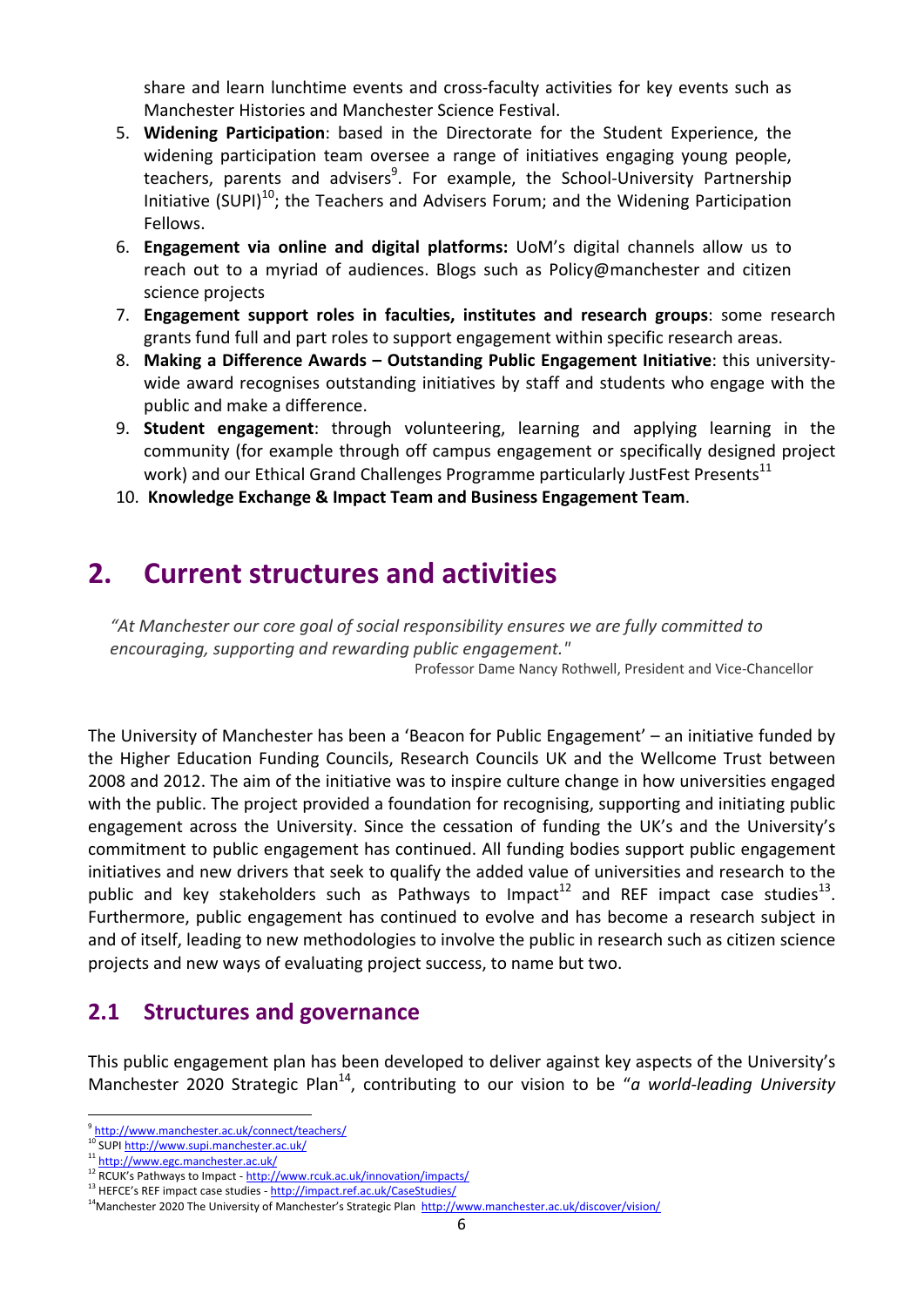*recognised globally for the excellence of our research, outstanding learning and student experience* ... which is a major contributor to the economic, social and cultural transformation of the city of *Manchester, the north, the UK and the world."*

The University's 2020 Strategic Plan has three core goals:

- **Goal 1: World‐class research** which aims to achieve research of the highest quality, to support and develop excellent people, and to have an impact beyond academia which yields economic, social and cultural benefits.
- **Goal 2: Outstanding student learning and experience** which aims to promote the educational and social impacts of teaching and learning.
- **Goal 3: Social responsibility** which addresses the way we are making a difference to the social and environmental well‐being of our communities in a way that has a positive impact on people's lives. Within this Goal there are five priorities, one of which is **engaging our communities,** which focuses on how we engage and partner with a range of people and organisations to make a difference in our local, national and international communities.

Further to this, public engagement also contributes to Enabling Strategy 4 of the Manchester 2020 Plan by assisting the University to build "A reputation for Excellence."

Public engagement is therefore not an end in itself: it contributes to all of our core strategic goals as it can enhance research, teaching and student experience and enables us to work with our communities in achieving this. Importantly many courses require work with the public as part of their accreditation course work. No part of the University has a monopoly on this agenda and a range of committed staff and students from across different services, functions, divisions, institutes and institutions organise and deliver a wide range of engagement activities that are integral to social responsibility, teaching and research. This provides a very rich tapestry of engagement and reflects how public engagement is part of the 'DNA of the University'.

# **3. Our vision and principles**

*"We believe that universities and research institutes have a major responsibility to contribute to society through their public engagement, and that they have much to gain in return. We are committed to sharing our knowledge, resources and skills with the public, and to listening to and learning from the expertise and insight of the different communities with which we engage."* 

Manifesto for Public Engagement $15$ 

## **3.1 Our vision**

#### *Share, Inspire, Involve*

Our ambition is to carry out high quality engagement, working with diverse audiences to *share* ideas and research and *inspire* informed discussion, debate and creativity. We seek to lead on public engagement in all forms, to *involve* the public in our work and provide expertise in public

 $15$  The engaged university: a manifesto for public engagement https://www.publicengagement.ac.uk/sites/default/files/publication/manifesto\_for\_public\_engagement\_final\_january\_2010.pdf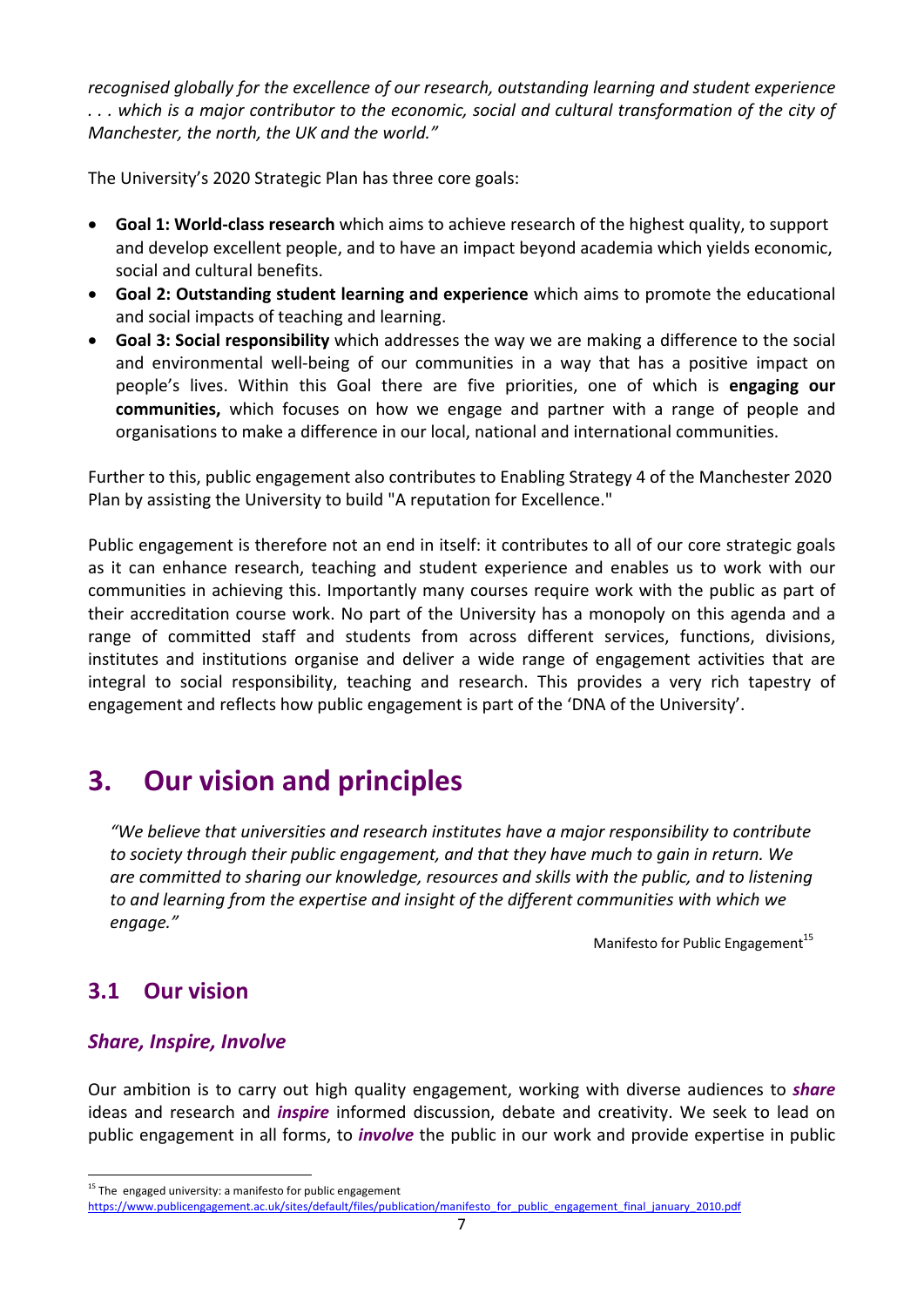discourse and policy development, listening to the wider community. We will enable this through provision of networks and practical resources and support, so continuing to embed public engagement across all areas of our work including research, teaching and learning.

# **3.2 Our principles and values**

Our key principles of public engagement are underpinned by our guiding values:

- **Adaptable:** Actively listening and responding accordingly.
- **Accessible:** Being respectful and open
- **Sharing:** reflecting, getting feedback, and sharing learning.
- **Inclusive:** Ensuring we are public-centred so we meet public needs.
- **Integrity:** being credible, consistent and honest about our capabilities and limitations.

# **4. Priorities**

## **4.1 Priority 1:** Achieving high quality

To continually improve the quality of our public engagement activities.

## **4.2 Priority 2:** Creating a more supportive environment

To enhance and develop existing structures, resources and training to support staff and students to engage the public in their research and work.

## **4.3 Priority 3:** Improving co‐ordination

To improve how public engagement is co-ordinated across the University to maximise opportunities and effectiveness, communication, create new research and teaching opportunities and raise our profile.

# **4.4 Priority 4:** Diversifying audiences

To work to understand audience needs and diversify the range of public audiences we engage with locally, nationally and internationally to reflect those groups identified as a priority by the University.

# **4.5 Priority 5:** Evidencing impact

To ensure we build an evidence base of how our public engagement is making a difference and having an impact.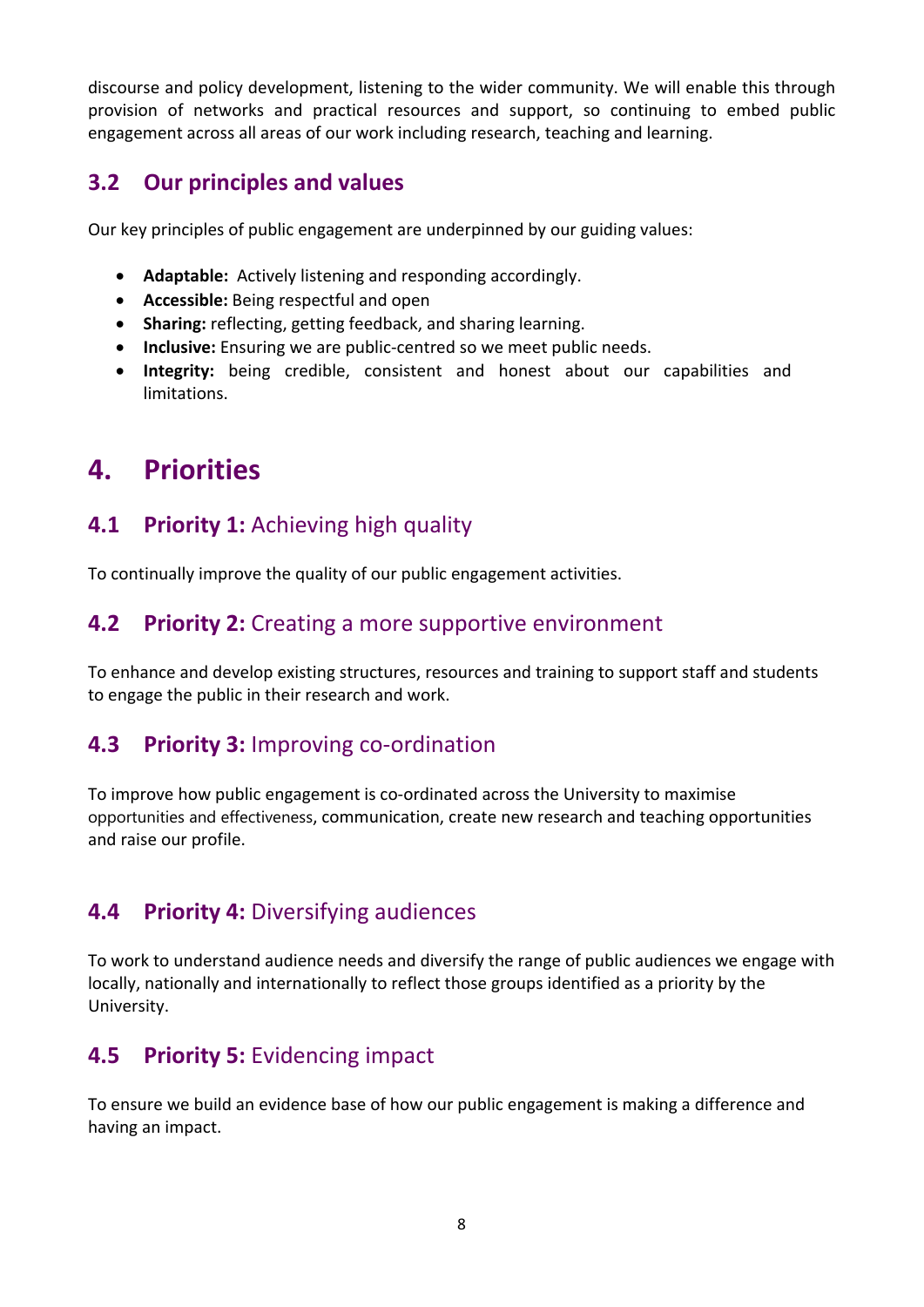# **5. Actions and measures of success**

|    | <b>ACTIONS</b>                                                                                                                                                                                                                                                                                                                                         | <b>MEASURES OF SUCCESS</b>                                                                                                                                                                                                                                                                                                    | <b>TIMEFRAME</b><br><b>RESPONSIBLE FOR ACTIONS</b>                                                                                                                                                                                |  |  |
|----|--------------------------------------------------------------------------------------------------------------------------------------------------------------------------------------------------------------------------------------------------------------------------------------------------------------------------------------------------------|-------------------------------------------------------------------------------------------------------------------------------------------------------------------------------------------------------------------------------------------------------------------------------------------------------------------------------|-----------------------------------------------------------------------------------------------------------------------------------------------------------------------------------------------------------------------------------|--|--|
|    | 5.1. Achieving high quality                                                                                                                                                                                                                                                                                                                            |                                                                                                                                                                                                                                                                                                                               |                                                                                                                                                                                                                                   |  |  |
|    | a. To plan and develop baselines, for example using the<br><b>NCCPE's EDGE Tool and PURE</b>                                                                                                                                                                                                                                                           | Establish 2016-17 baselines for reporting against<br>actions.                                                                                                                                                                                                                                                                 | <b>July 2017</b><br>Academic Lead for Public<br><b>Engagement with Research</b><br>(APLER), Office for Social<br>Responsibility (OSR), Research &<br><b>Business Engagement Support</b><br>Services (RBESS), Comms &<br>Marketing |  |  |
|    | b. To apply for the NCCPE's Watermark for Public<br>Engagement and show we are moving beyond the<br>'Embedding' stage on the EDGE tool                                                                                                                                                                                                                 | Awarded the NCCPE's Watermark.<br>Provide evidence that we are moving beyond the<br>'Embedding' stage on the NCCPE's EDGE tool.                                                                                                                                                                                               | December 2018<br>ALPER, OSR & RBESS                                                                                                                                                                                               |  |  |
|    | c. To work in partnership with the NCCPE to develop a<br>project-level national standard for public and<br>community engagement                                                                                                                                                                                                                        | Develop standard and pilot using University projects.<br>Launch standard with NCCPE.                                                                                                                                                                                                                                          | December 2018<br><b>OSR</b>                                                                                                                                                                                                       |  |  |
| d. | To increase national awareness of the University's<br>public engagement approach and activities by<br>promoting strategies and sharing stories through<br>websites and social media; disseminating at key<br>conferences; publishing articles; sharing expertise<br>through training; developing our own web presence;<br>achieving success in awards. | Coverage of public engagement-related stories picked<br>up by regional, national and international media.<br>University submits at least one public engagement<br>entry for a national/international award per year.<br>At least one article relating to public engagement<br>published each year eg. F1000 article, sci comm | December 2019<br>ALPER, Centre for Engagement &<br>Involvement (CEI), OSR, RBESS<br>(PURE), Comms & Marketing,<br>staff involved in public<br>engagement,<br>institute/school/faculty<br>communications                           |  |  |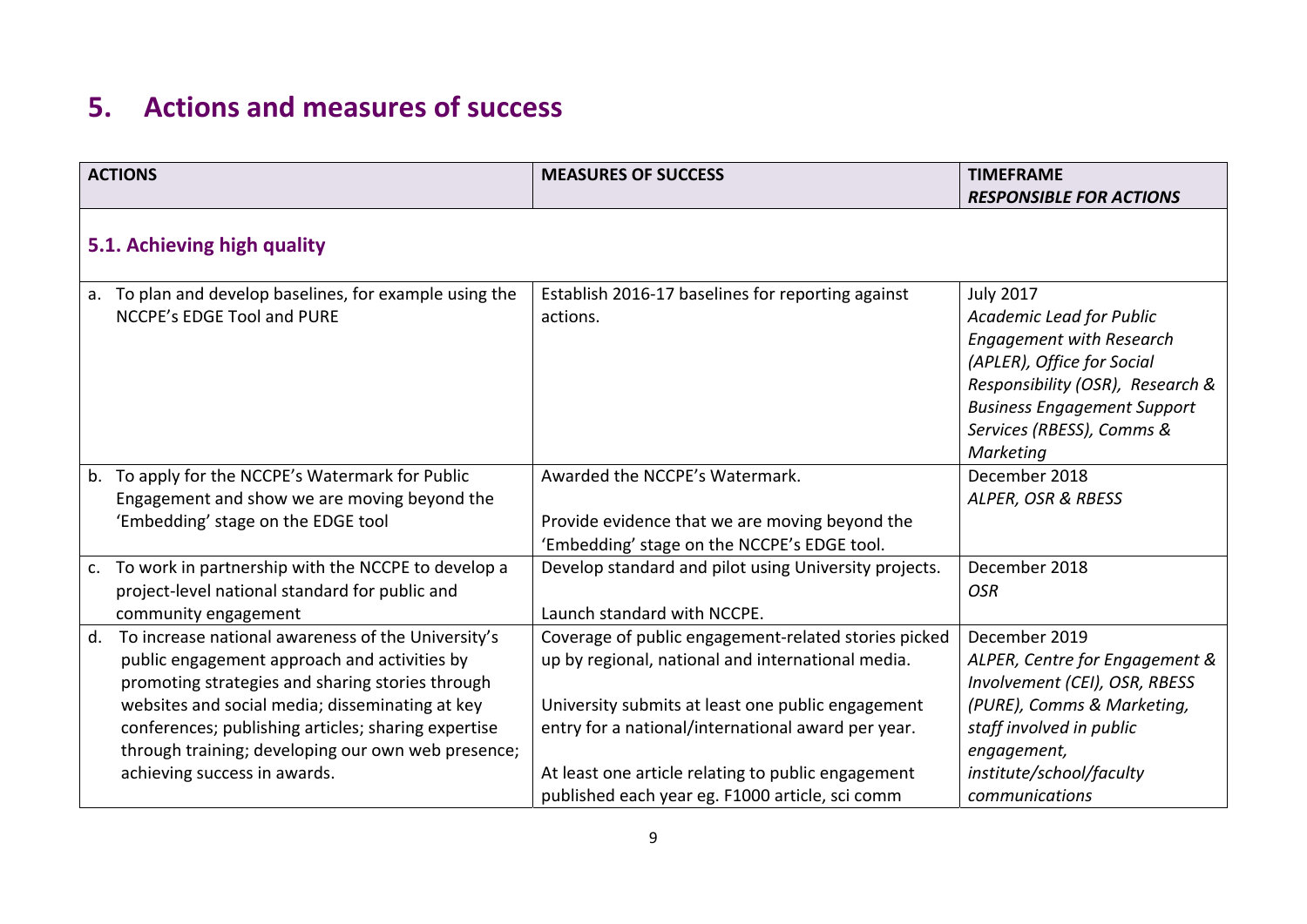|                                                                                                                                                                                              | journals, NCCPE's Research for All publication.                                                                                                                                                        |                                                                                     |  |  |
|----------------------------------------------------------------------------------------------------------------------------------------------------------------------------------------------|--------------------------------------------------------------------------------------------------------------------------------------------------------------------------------------------------------|-------------------------------------------------------------------------------------|--|--|
| To showcase public engagement projects within any<br>e.<br>developments to NCCPE/UoM quality standards for<br>engagement.                                                                    | At least one public engagement/involvement project<br>achieves the new NCCPE/UoM standard for<br>engagement by 2019.                                                                                   | December 2019<br><b>OSR</b>                                                         |  |  |
| 5.2 Creating a more supportive environment                                                                                                                                                   |                                                                                                                                                                                                        |                                                                                     |  |  |
| a. To formalise and grow a programme of professional<br>development in public engagement for staff and<br>students.                                                                          | Work in partnership with Staff Learning &<br>Development, policy@manchester and faculty<br>trainers to further develop the professional<br>development portfolio of support for staff and<br>students. | December 2019<br>ALPER, OSR, Staff Learning &<br>Development & Faculty trainers     |  |  |
|                                                                                                                                                                                              | Promote a portfolio of internal/external professional<br>development in public engagement opportunities to<br>staff and students, resources, case studies and<br>toolkits.                             |                                                                                     |  |  |
|                                                                                                                                                                                              | Establish a baseline and then regularly survey staff<br>and students to invite feedback on public<br>engagement including support.                                                                     |                                                                                     |  |  |
| b. To foster and grow networks across the University<br>both more generally such as<br>Engagement@Manchester and to bring together<br>networks linked to specific opportunities or partners. | Run at least four Engagement@Manchester<br>lunchtime share and learn events per year plus<br>university-wide network events linked to specific<br>opportunities or partners.                           | 2017- December 2019<br>ALPER, OSR & staff involved in<br>public engagement networks |  |  |
|                                                                                                                                                                                              | Maintain engagement-related listservs provided<br>across the University allowing good communication<br>and support between staff.                                                                      |                                                                                     |  |  |
| c. To strengthen the recognition of public engagement<br>across the University.                                                                                                              | To ensure best practice in public engagement is<br>embedded into the annual "Making a Difference                                                                                                       | Plan by July 2018 to be delivered<br>by July 2019                                   |  |  |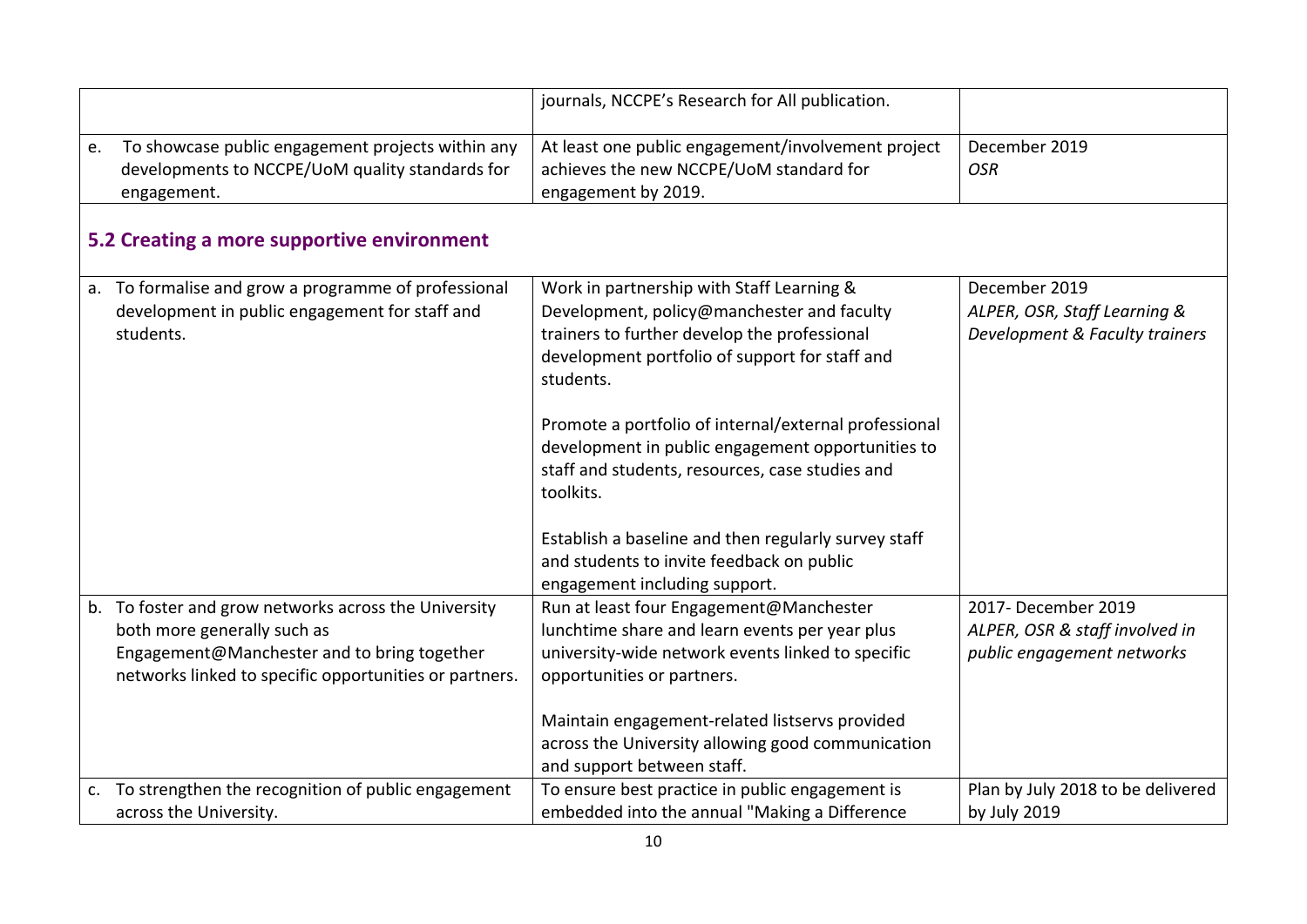|                                                                                                                                                                                                                                                                                           | Awards" applications and judging processes each<br>year.<br>Strengthen the role of public engagement and social<br>responsibility criteria in performance reviews and<br>promotions process across the University.                                                                             | Associate Vice-President for SR<br>and Director of HR                                                                                                 |  |  |
|-------------------------------------------------------------------------------------------------------------------------------------------------------------------------------------------------------------------------------------------------------------------------------------------|------------------------------------------------------------------------------------------------------------------------------------------------------------------------------------------------------------------------------------------------------------------------------------------------|-------------------------------------------------------------------------------------------------------------------------------------------------------|--|--|
| d. To resource and support specific opportunities for<br>staff and students to engage with the public                                                                                                                                                                                     | Ensure that key annual engagement opportunities are<br>supported such as Manchester Science Festival, ESRC<br>Festival of Social Sciences, and specific faculty-led<br>initiatives such as ScienceX or Public and Cultural<br>Institution events such as Big Saturday and Bluedot<br>Festival. | <b>July 2019</b><br>Cultural Institution and support<br>staff in Faculties and key central<br>directorates working to support<br>academic colleagues. |  |  |
| 5.3 Improving co-ordination                                                                                                                                                                                                                                                               |                                                                                                                                                                                                                                                                                                |                                                                                                                                                       |  |  |
| To ensure there is appropriate resource dedicated to<br>a.<br>those aspects of public engagement with the biggest<br>impact on our reputation, particularly in winning<br>research funding and performing well on measures of<br>research impact through public engagement in the<br>REF. | Opportunities for assessing the best way to enhance<br>the management, support and co-ordination of public<br>engagement with research activities and functions<br>are considered, particularly in light of REF2021.                                                                           | 2017<br>AVP for SR, ALPER, Director of<br><b>RBESS and SR</b>                                                                                         |  |  |
| b. To understand how professional support services<br>staff based in faculties and central directorates<br>coordinate public engagement across the University<br>with a view to how it these might be better<br>developed and coordinated.                                                | Analyse the roles of staff currently coordinating and<br>supporting public engagement across the University<br>and make recommendations for improving the<br>coordination and capacity challenges.                                                                                             | <b>July 2018</b>                                                                                                                                      |  |  |
| <b>5.4 Diversifying audiences</b>                                                                                                                                                                                                                                                         |                                                                                                                                                                                                                                                                                                |                                                                                                                                                       |  |  |
| a. To listen to our public to ensure their needs and<br>interests are an integral part of University's public<br>engagement in a changing political and economic                                                                                                                          | Measures of diversity from data from of our cultural<br>institutions, widening participation and HEFCE/RCUK<br>reported figures from the faculties.                                                                                                                                            | <b>July 2019</b>                                                                                                                                      |  |  |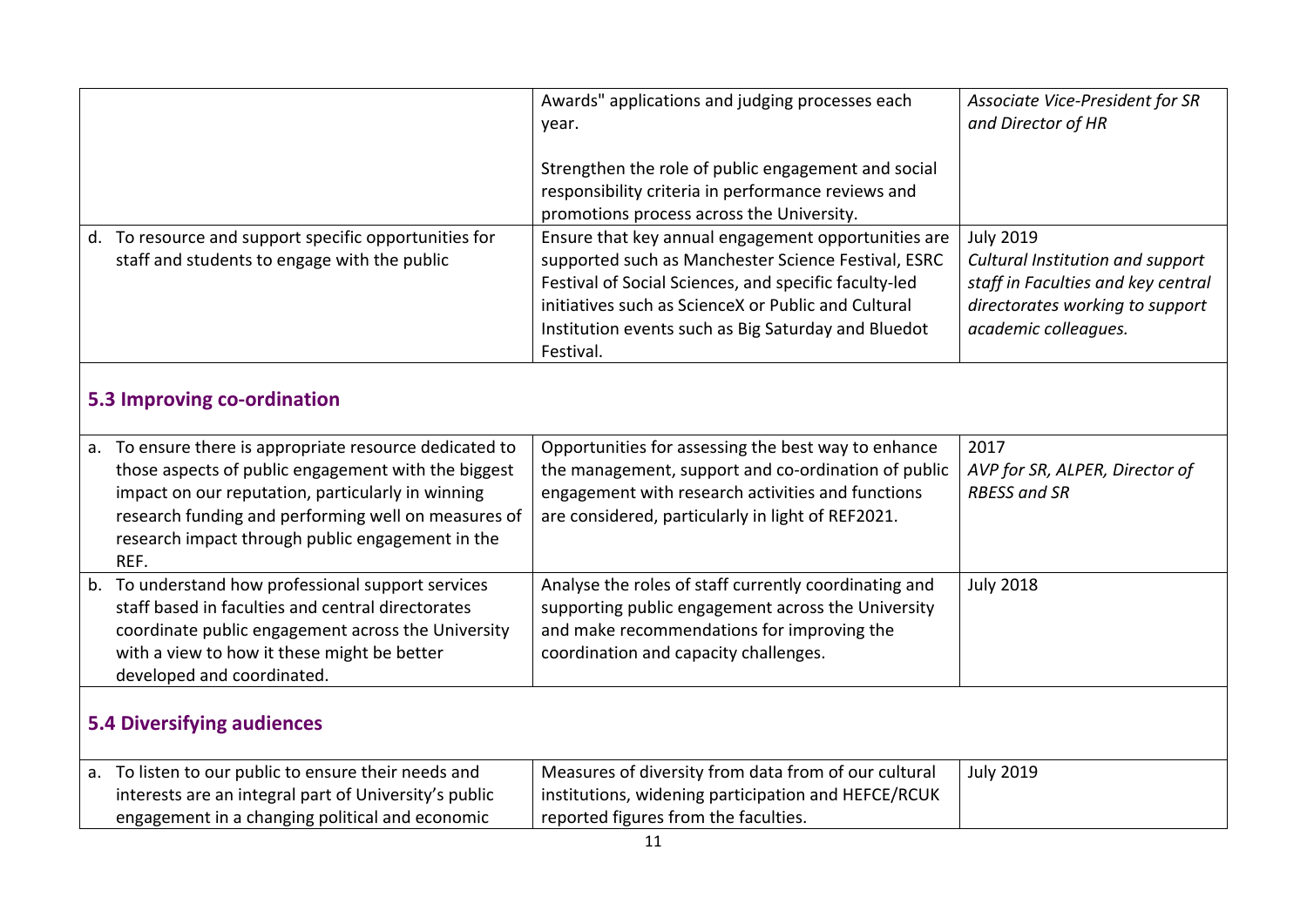|                | landscape.                                                                                                                                                                       |                                                                                                                                                                                                                                                                                                                                                                    |                     |  |  |
|----------------|----------------------------------------------------------------------------------------------------------------------------------------------------------------------------------|--------------------------------------------------------------------------------------------------------------------------------------------------------------------------------------------------------------------------------------------------------------------------------------------------------------------------------------------------------------------|---------------------|--|--|
|                | b. To encourage public engagement work with local<br>people and organisations identified in the Inspiring<br>Communities plan <sup>16</sup> .                                    | Stories and case studies of public engagement<br>activities in our local community.                                                                                                                                                                                                                                                                                | <b>July 2018</b>    |  |  |
| C <sub>1</sub> | To ensure Manchester is represented at national and<br>international events, such as The Cheltenham Science<br>Festival, New Scientist Live, Royal Society Summer<br>Exhibition. | Represented at a minimum of one major public<br>engagement event per year.                                                                                                                                                                                                                                                                                         | 2017- December 2019 |  |  |
|                | <b>5.5 Evidencing impact</b>                                                                                                                                                     |                                                                                                                                                                                                                                                                                                                                                                    |                     |  |  |
|                | a. To raise awareness and understanding of how public<br>engagement can contribute to, and result in, social,<br>cultural and economic impact.                                   | Have at least one engagement@manchester session<br>each year focused on impact/REF.<br>Develop a toolkit of training materials (e.g. PPT slides,<br>exemplar case studies) on impact of PE which can be<br>integrated into existing staff/PGR training<br>programmes.<br>Work with Communications and Marketing to<br>regularly promote PE success stories via the | 2017-December 2019  |  |  |
|                |                                                                                                                                                                                  | University's social and traditional media channels.                                                                                                                                                                                                                                                                                                                |                     |  |  |
|                | b. To understand how the development of partnerships<br>with the public to share knowledge and experiences<br>creates mutual benefit.                                            | Ensure active promotion and signposting of possible<br>sources of University support/expertise for evaluation<br>of public engagement activities, for example<br>Engagement@manchester, Knowledge<br>Exchange/Business Engagement managers,<br>Policy@Manchester, Centre for Engagement &<br>Involvement, The Nowgen Centre, Manchester                            | 2017-December 2019  |  |  |

<sup>16</sup> Inspiring Communities: local community social engagement plan http://documents.manchester.ac.uk/display.aspx?DocID=30998